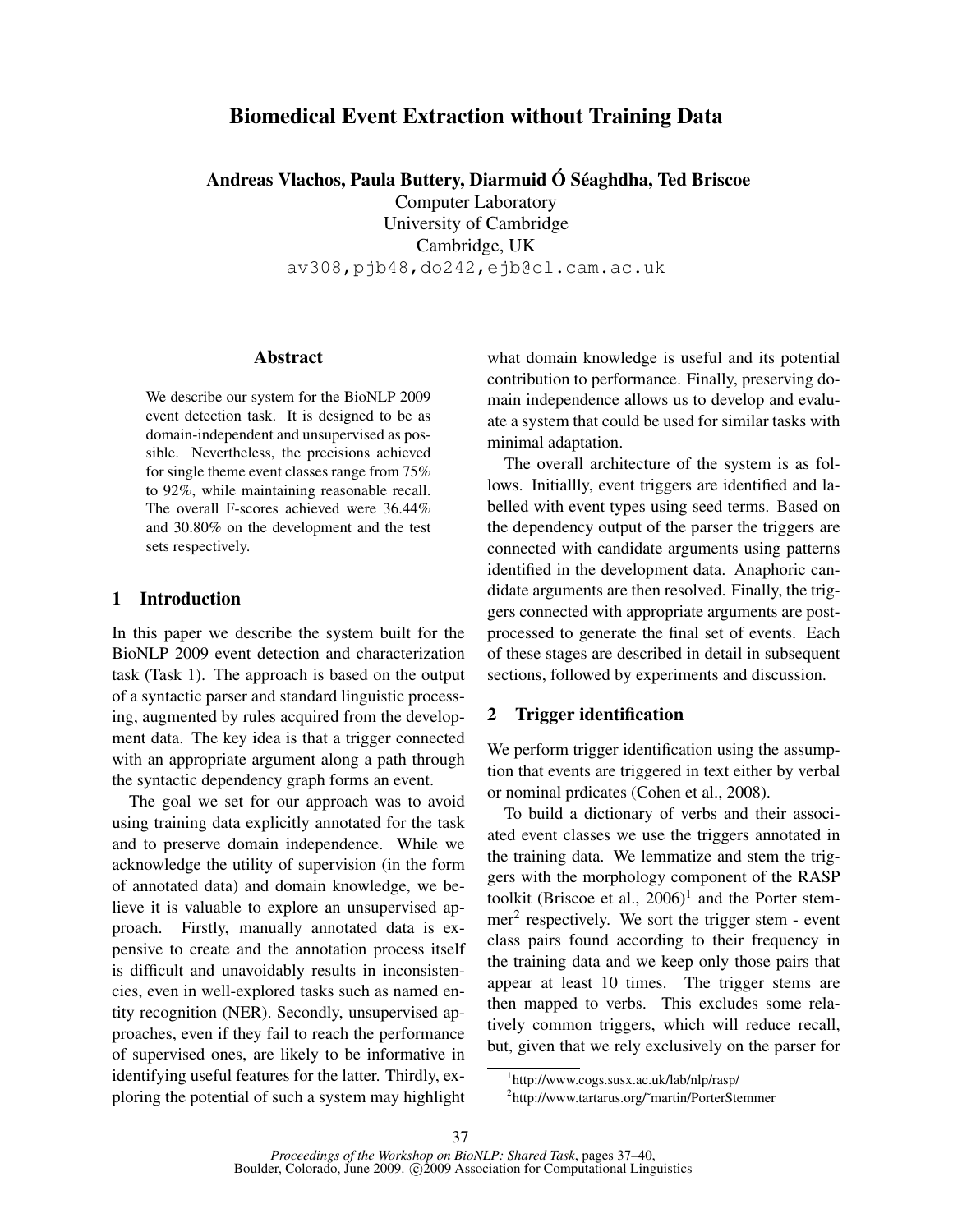argument extraction, such triggers would be difficult to handle. For verbs with more than one event class we keep only the most frequent one.

We consider the assumption that each verb denotes a single event class to be a reasonable one given the restricted task domain. It hinders us from dealing with triggers denoting multiple event classes but it simplifies the task so that we do not need annotated data. While we use the training data triggers to obtain the list of verbs and their corresponding event types, we believe that such lists could be obtained by clustering (Korhonen et al., 2008) with editing and labelling by domain experts. This is the only use of the training data we make in our system.

During testing, using the tokenized text provided, we attempt to match each token with one of the verbs associated with an event type. We perform this by relaxing the matching successively, using the token lemma, then stem, and finally allowing a partial match in order to deal with particles (so that e.g. *co-transfect* matches *transfect*). This process returns single-token candidate triggers which, while they do not reproduce the trigger annotation, are likely to be adequate for event extraction. We overgenerate triggers, since not all occurrences denote an event, either because they are not connected with appropriate arguments or because they are found in a non-event denoting context, but we expect to filter these at the argument extraction stage.

#### 3 Argument extraction

Given a set of candidate triggers, we attempt to connect them with appropriate arguments using the dependency graph provided by a parser. In our experiments we use the domain-independent unlexicalized RASP parser, which generates parses over the part-of-speech (PoS) tags of the tokens generated by an HMM-based tagger trained on balanced English text. While we expect that a parser adapted to the biomedical domain may perform better, we want to preserve the domain-independence of the system and explore its potential.

The only adjustment we make is to change the PoS tags of tokens that are part of a protein name to proper names tags. We consider such an adjustment domain-independent given that NER is available in many domains (Lewin, 2007). Following

Haghighi et al (2005), in order to ameliorate parsing errors, we use the top-10 parses and return a set of bilexical head-dependent grammatical relations (GRs) weighted according to the proportion and probability of the top parses supporting that GR.

The GRs produced by the parser define directed graphs between tokens in the sentence, and a partial event is formed when a path that connects a trigger with an appropriate argument is identified. GR paths that are likely to generate events are selected using the development data, which does not contradict the goals of our approach because we do not require annotated training data. Development data is always needed in order to build and test a system, and such supervision could be provided by a human expert, albeit not as easily as for the list of trigger verbs. The set of GR paths identified follow:

VERB-TRIGGER –subject– ARG NOUN-TRIGGER –iobj– PREP –dobj– ARG NOUN-TRIGGER –modifier– ARG TRIGGER –modifier– PREP –obj– ARG TRIGGER –passive subject– ARG

The final system uses three sets of GR paths: one for Regulation events; one for Binding events; and one for all other events. The difference between these sets is in the lexicalization of the linking prepositions. For example, in Binding events the linking preposition required lexicalization since *binds x to/with y* denotes a correct event but not *binds x by y*. Binding events also required additional GR paths to capture constructions such as *binding of x to y*. For Regulation events, the path set was further augmented to differentiate between theme and cause. When the lexicalized GR pattern sets yielded no events we backed-off to the unlexicalized pattern set, which is identical for all event types. In all GR path sets, the trigger was unlexicalized and only restricted by PoS tag.

## 4 Anaphora resolution

The events and arguments identified in the parsed abstracts are post-processed in context to identify protein referents for event arguments that are anaphoric (e.g., *these proteins*, *its phosphorylation*) or too complex to be extracted directly from the grammatical relations (*phosphorylation of cellular proteins , notably phospholipase C gamma 1*). The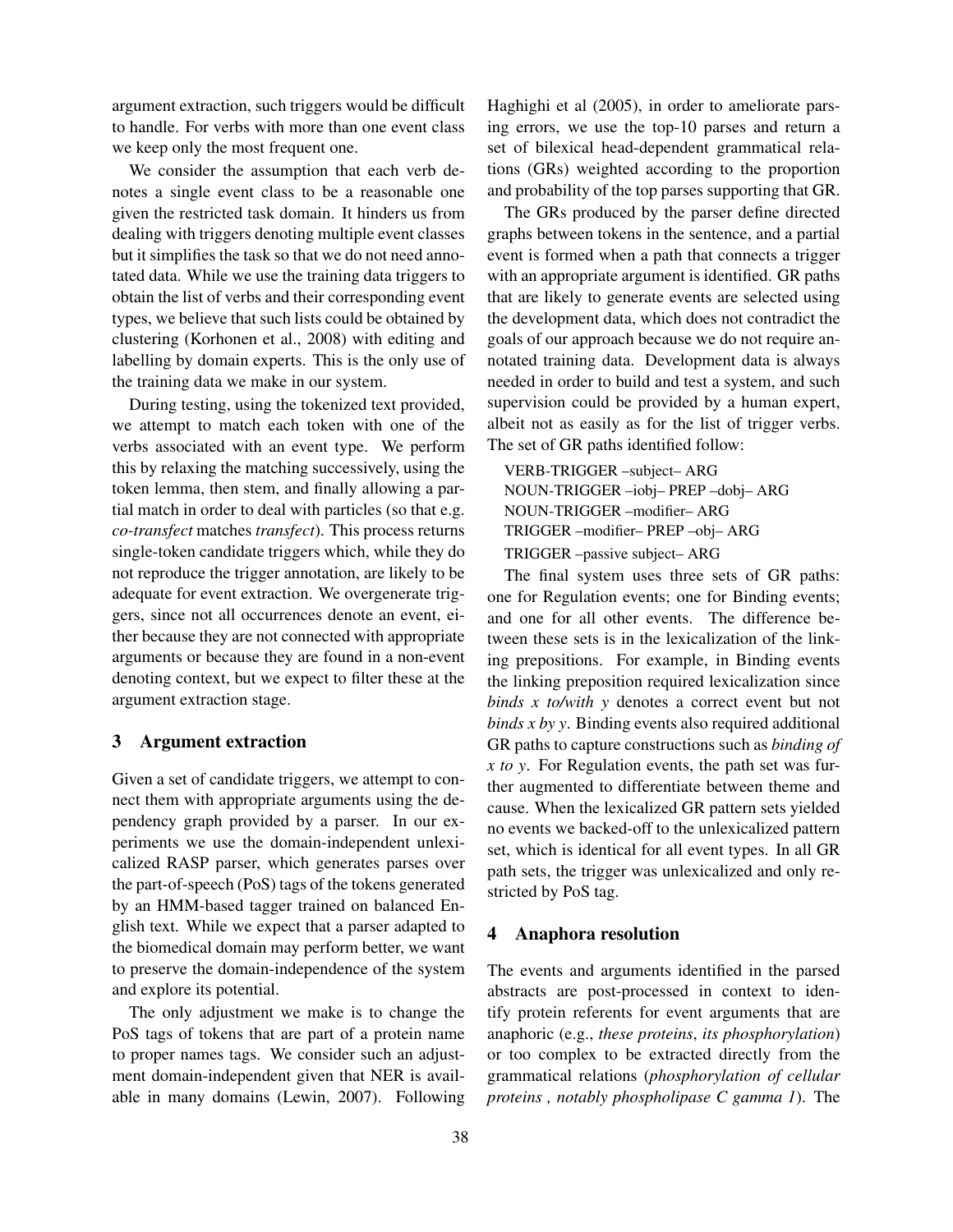anaphoric linking is performed by a set of heuristic rules manually designed to capture a number of common cases observed in the development dataset. A further phenomenon dealt with by rules is coreference between events, for example in *The expression of LAL-mRNA is induced. This induction is dependent on. . .* where the Induction event described by the first sentence is the same as the theme of the Regulation event in the second and should be given the same event index. The development of the postprocessing rules favoured precision over recall, but the low frequency of each case considered means that some overfitting to the development data may have been unavoidable.

#### 5 Event post-processing

At the event post-processing stage, we form complete events considering the trigger-argument pairs produced at the argument extraction stage whose arguments are resolved (possibly using anaphora resolution) either to a protein name or to a candidate trigger. The latter are considered only for regulation event triggers. Furthermore, regulation event trigger-argument pairs are tagged either as theme or cause at the argument extraction stage.

For each non-regulation trigger-argument pair, we generate a single event with the argument marked as theme. Given that we are dealing only with Task 1, this approach is expected to deal adequately with all event types except Binding, which can have multiple themes. Regulation events are formed in the following way. Given that the cause argument is optional, we generate regulation events for triggerargument pairs whose argument is a protein name or a trigger that has a formed event. Since regulation events can have other regulation events as themes, we repeat this process until no more events can be formed. Occasionally, the use of multiple parses results in cycles between regulation triggers which are resolved using the weighted GR scores. Then, we attach any cause arguments that share the same trigger with a formed regulation event.

In the analysis performed for trigger identification in Section 2, we observed that certain verbs were consistently annotated with two events (namely *overexpress* and *transfect*), a non-regulation event and a regulation event with the former event as its theme. For candidate triggers that were recognized due to such verbs, we treat them as non-regulation events until the post-processing stage where we generate two events.

## 6 Experiments - Discussion

We expected that our approach would achieve high precision but relatively low recall. The evaluation of our final submissions on the development and test data (Table 1) confirmed this to a large extent. For the non-regulation event classes excluding Binding, the precisions achieved range from 75% to 92% in both development and test data, with the exception of Transcription in the test data. Our approach extracts Binding events with a single theme, more suitably evaluated by the Event Decomposition evaluation mode in which a similar high precision/low recall trend is observed, albeit with lower scores.

Of particular interest are the event classes for which a single trigger verb was identified, namely Transcription, Protein catabolism and Phosphorylation, which makes it easier to identify the strengths and weaknesses of our approach. For the Phosphorylation class, almost all the triggers that were annotated in the training data can be captured using the verb *phosporylate* and as a result, the performances achieved by our system are 70.59% and 60.63% F-score on the development and test data respectively. The precision was approximately 78% in both datasets, while recall was lower due to parser errors and unresolved anaphoric references. For the Protein catabolism class, *degrade* was identified as the only trigger verb, resulting in similar high precision but relatively lower recall due to the higher lexical variation of the triggers for this class. For the Transcription class we considered only *transcribe* as a trigger verb, but while the performance on the development data is reasonable (55%), the performance on the test data is substantially lower (20%). Inspecting the event triggers in the training data reveals that some very common triggers for this class either cannot be mapped to a verb (e.g., *mrna*) or are commonly used as triggers for other event classes. A notable case of the latter type is the verb *express*, which, while mostly a Gene Expressions trigger, is also annotated as Transcription more than 100 times in the training data. Assuming that this is desirable,